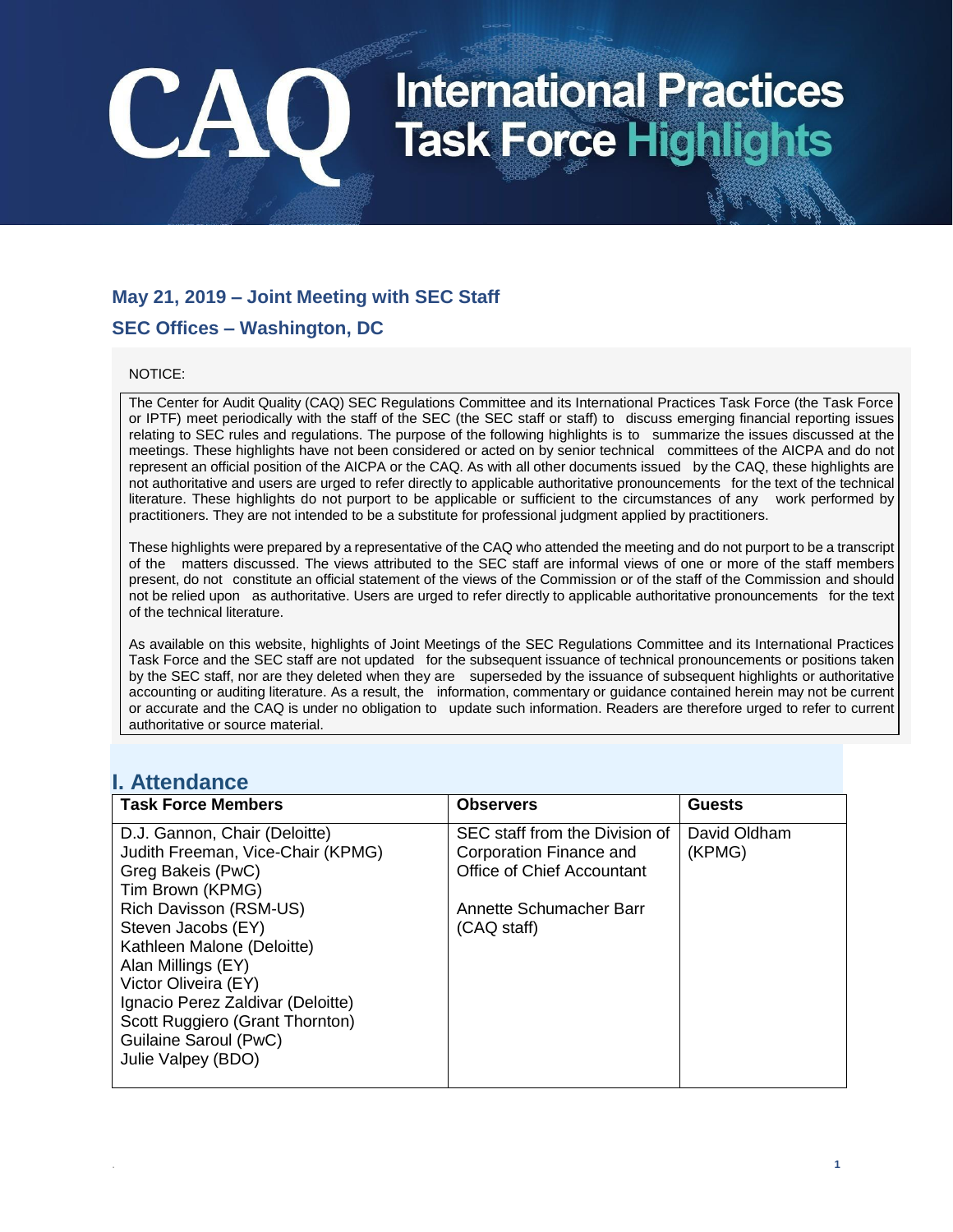### **II. Reporting on certain types of financial statements prepared using IFRS, as issued by the IASB**

Certain SEC regulations and/or accommodations do not require the presentation of a complete set of financial statements, unlike IFRS as issued by the IASB (herein referred to as "IFRS"). Presented below are examples where a complete set of financial statements are not required by SEC regulations and/or accommodations granted under Rule 3-13 of Regulation S-X ("S-X 3- 13"), even though IFRS has a requirement for a complete set of financial statements, along with related Task Force and staff observations about the examples.

#### **A. Omission of Comparative Financial Statements included in an SEC Filing for S-X Rule 3-09 purposes**

A foreign private issuer ("FPI") (that does not qualify as an Emerging Growth Company ("EGC")) with a December 31 year-end plans to submit a draft registration statement to conduct an Initial Public Offering ("IPO") in May 2019. The registrant acquired an equity method investment (i.e., a foreign business using IFRS, but not considered a first-time adopter) in mid-April 2018, where the investment met the income significance test under Rule 3-09 of Regulation S-X ("S-X 3-09") (greater than 20%) in 2018. For purposes of this example, the evaluation under Rule 3-05 of Regulation S-X ("S-X 3-05") did not result in any requirement to present the investee's financial statements for any period.

Financial Reporting Manual ("FRM") 2405.4 states that "for purposes of S-X 3-09, the investee's separate annual financial statements should only depict the period of the fiscal year in which it was accounted for by the equity method." As a result, separate audited financial statements of the investee for the period from mid-April 2018 to December 31, 2018 (stub period) are required.

*SX Rule 3-09 requires the presentation of the 2018 stub period, and does not permit the presentation of the comparative period prior to the date it was acquired and accounted for under the equity method. The presentation of financial statements without a comparative period would not comply with paragraph 38 of IAS 1.*The Task Force asked the staff whether they would object to an audit report containing a qualified opinion with respect to the lack of comparative information similar to that as discussed in Appendix A. An example of the qualification is presented below:

Reference to IAS 1

CA

As discussed in Note [X], the accompanying [consolidated] financial statements are not presented in accordance with International Accounting Standard 1, Presentation of Financial Statements, as they do not include comparative figures, which constitute a departure from International Financial Reporting Standards as issued by the International Accounting Standards Board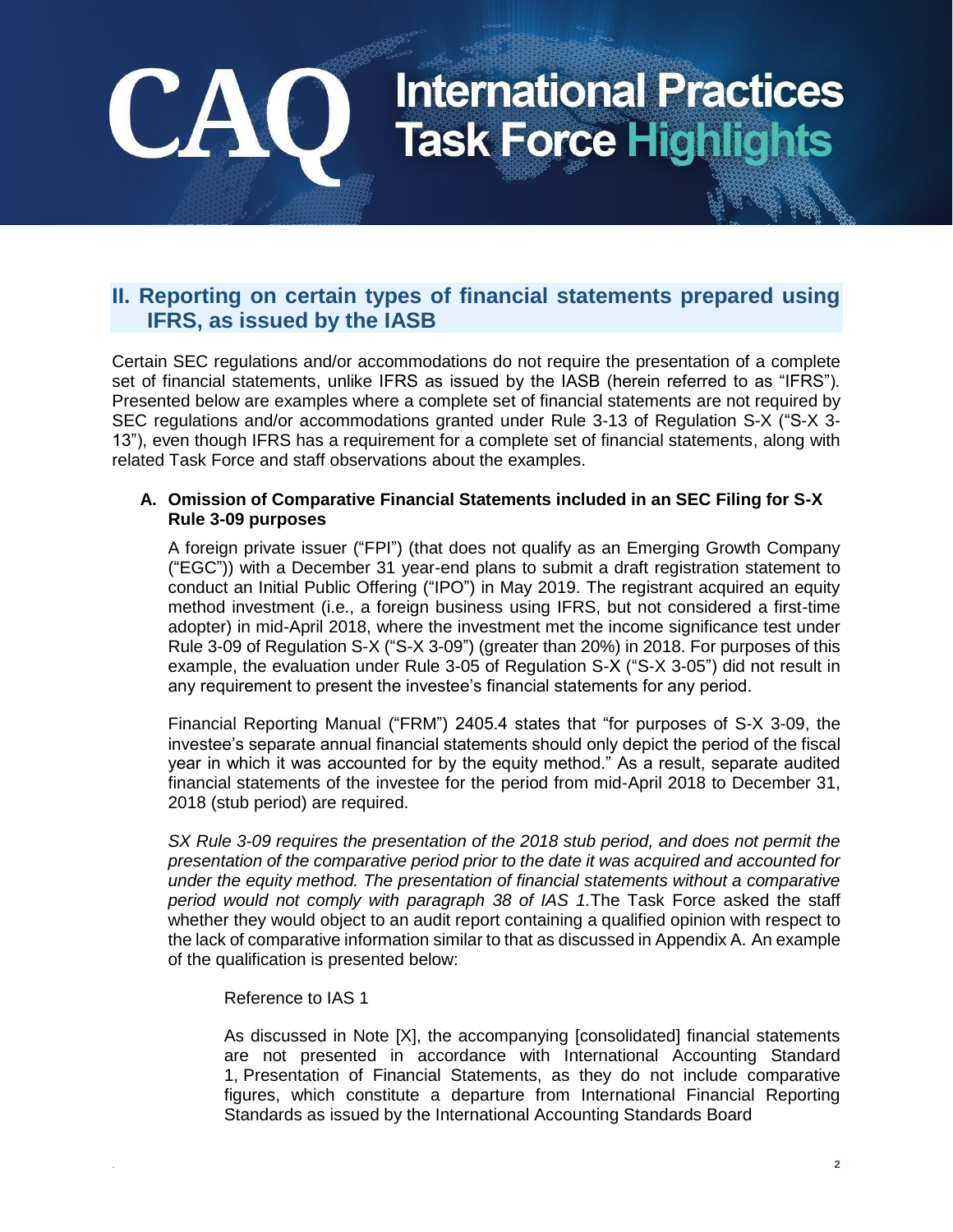The staff indicated that they would not object to the inclusion of an audit report containing a qualified opinion with respect to the lack of comparative information in the S-X 3-09 financial statements described above.

#### **B. Reporting on a Statement of Assets Acquired and Liabilities Assumed and Revenue and Direct Expenses of a segment of a business or a product line acquired (i.e., abbreviated financial statements)**

CAO

In certain circumstances abbreviated financial statements may be used to satisfy the requirements of S-X 3-05 in lieu of full carve-out financial statements and are tailored to the informational needs determined by the SEC, based on compliance with SEC requirements or practices. In addition, the basis of presentation note would include:

- A statement describing the regulatory purpose of such financial statements
- A statement that they are not intended to represent a complete presentation of the financial position or results of operations and the related footnotes of the acquired business
- A statement that the financial statements are prepared on a basis that is "in accordance with IFRS as issued by the IASB **relevant to such financial statements"**
- A description of the basis for determining the assets and liabilities to be included
- An explanation as to why a complete set of financial statements is not available and cannot be prepared
- A statement that the financial statements have been derived from the accounting records of the entity from which it was acquired and
- Additional disclosures necessary to understanding the abbreviated financial statements

The Task Force asked the staff if they would object to an audit report that includes the following:

- A statement describing the regulatory purpose of such financial statements
- A statement that they are not intended to represent a complete presentation of the financial position or results of operations of the acquired business
- A statement that the financial statements are prepared on a basis that is "in accordance with IFRS as issued by the IASB **relevant to such financial statements"**

The staff indicated that they would not object to the approach outlined in the bullets above for those circumstances where the staff did not object to the use of abbreviated financial statements prepared using IFRS to satisfy S-X 3-05. Refer to Appendix B for a Report example and related Basis of Presentation Note example.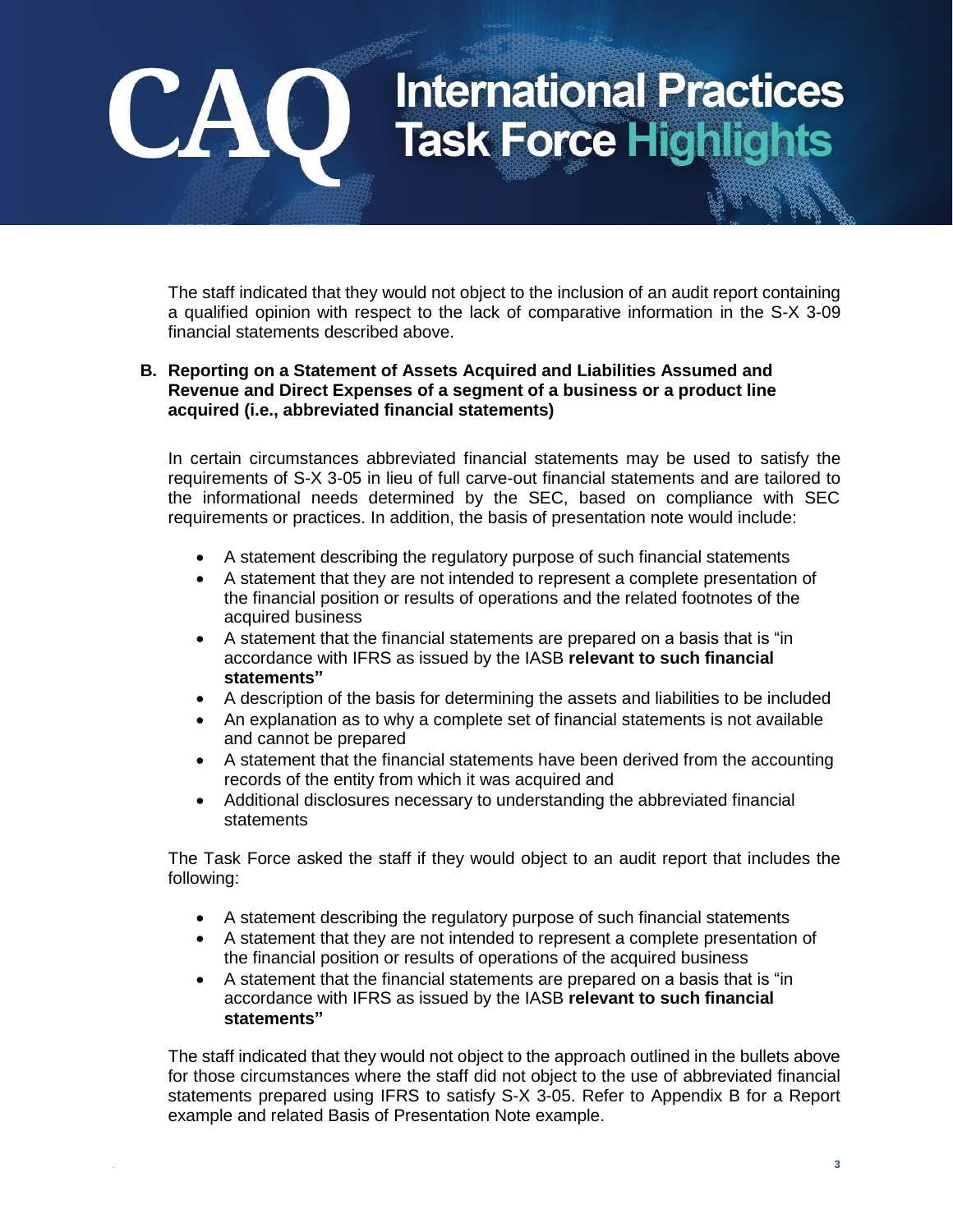#### **C. Omission of Balance Sheet of Financial Statements included in an SEC filing for S-X 3-05 purposes**

Generally, in an IPO, the SEC has accepted a combination of pre and post-acquisition financial statements of an acquired business to satisfy the requirements under S-X 3-05 provided there are no gaps in audited periods. In such cases, the pre-acquisition financial statements are generally not required to include the balance sheet at the date of acquisition.

Example:

CA

Registrant A acquires Business B on September 1, 20X1. Business B is significant to A at the 20-40% level and therefore, audited financial statements for only the most recent fiscal year are required. Registrant A is required to include audited financial statements for the years ended 20X0 and 20X1 (assume EGC IPO of common equity securities) in its Form F-1.

Registrant A may satisfy the requirement for 1 year of financial statements of B by providing audited financial statements for the 8 months ended August 31, 20X1 along with the 4 months of post-acquisition results of B included in A's financial statements for the year ended December 31, 20X1. Since B's assets and liabilities acquired are included in the audited balance sheet of A as of December 31, 20X1, the balance sheet of B as of August 31 20X1 is not required by SEC Rules.

The Task Force asked the staff whether they would object to an audit report containing a qualified opinion with respect to the omission of a balance sheet, at acquisition date, under IFRS when pre and post-acquisition financial statements of an acquired business are used to satisfy S-X 3-05. An example of the audit report containing the qualified opinion is presented below:

Reference to IAS 1

As discussed in Note [X], the accompanying [consolidated] financial statements are not presented in accordance with International Accounting Standard 1, Presentation of Financial Statements, as they do not include a balance sheet and related notes, which constitute a departure from International Financial Reporting Standards as issued by the International Accounting Standards Board.

The staff indicated that they would not object to the inclusion of an audit report containing a qualified opinion with respect to the omission of a balance sheet at acquisition date under IFRS when pre and post-acquisition financial statements of an acquired business are used to satisfy S-X 3-05 as described above.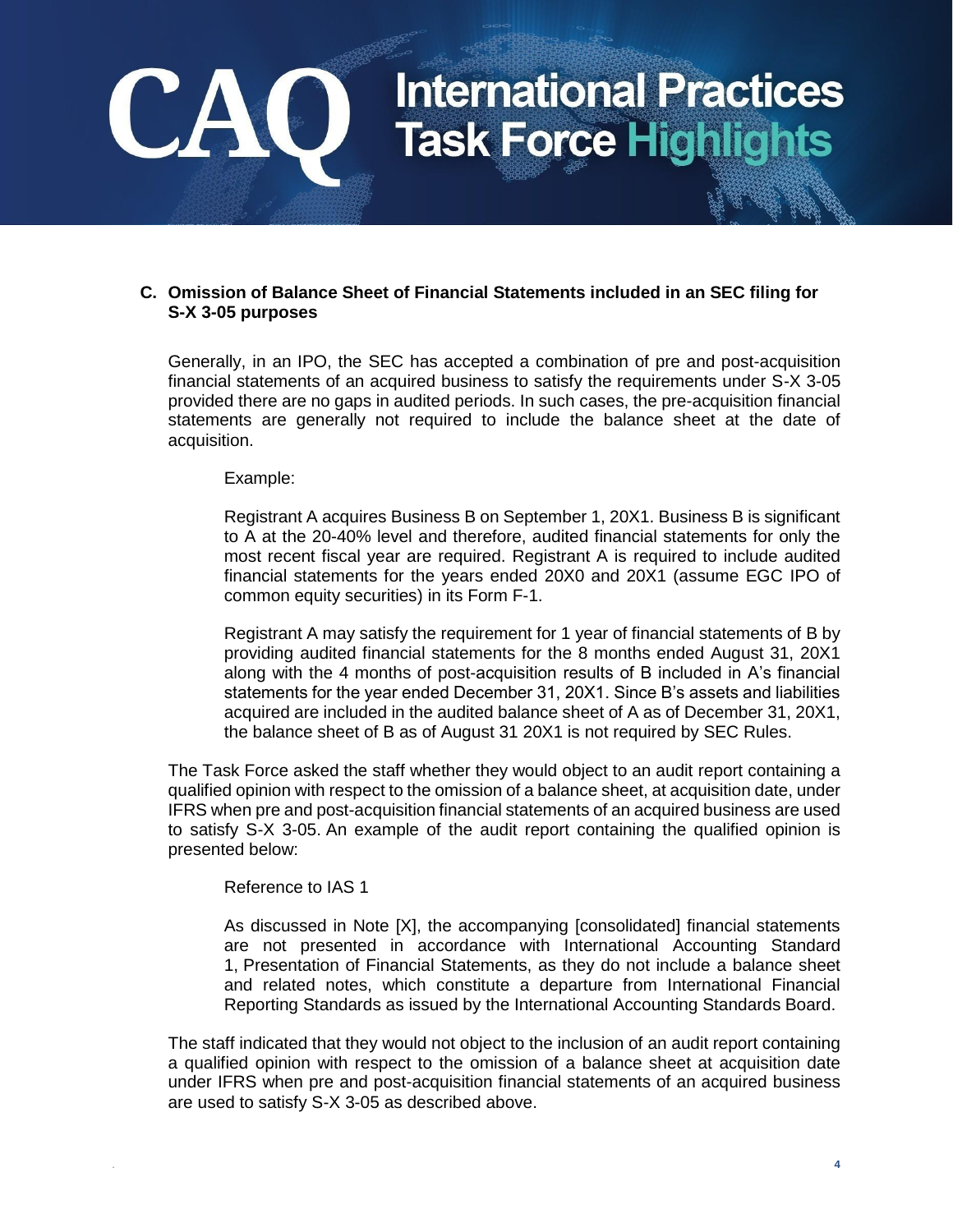#### **D. Omission of Opening Balance Sheet for a Carve out under IFRS 1 included in an SEC filing for S-X 3-05 purposes**

Assume a domestic company acquires a foreign business ("Foreign Business") and that the financial statements of the Foreign Business will be prepared in accordance with IFRS. Based on the significance tests under S-X 3-05, one year of financial statements will be required by S-X 3-05 for the year ended December 31, 2018.

The financial statements of the Foreign Business will be a carve-out of a parent company that prepares financial statements under IFRS. Financial statements of the Foreign Business, which will have the same basis as its parent, have never been prepared. Accordingly, the Foreign Business would be subject to the disclosure requirements of IFRS 1.

As a first-time adopter of IFRS, the Foreign Business should provide a balance sheet at January 1, 2017, December 31, 2017 and December 31, 2018 and an income statement and cash flow statement for the two years ended December 31, 2018 under IFRS 1. In this fact pattern, S-X 3-05 only required financial statements at and for the year ended December 31, 2018 (i.e. one year).

The Task Force notes that if this company was not a first-time adopter of IFRS it could simply exclude the financial statements at and for the year ended December 31, 2017 and the audit report would have noted the departure from IAS 1 in not providing comparatives financial statements as discussed in Section II.A.

The Task Force asked the staff whether they would object to an audit report containing a qualified opinion for noncompliance with IFRS 1 with respect to the exclusion of the opening and comparative period balance sheet, which in this case is the opening balance sheet at January 1, 2017 and for the year ended December 31, 2017 that would be provided for a first-time adopter of IFRS. Similar to the accommodation discussed in Appendix A. An example of the explanation in the audit report containing the qualified opinion is presented below:

#### Reference to IFRS 1

**CA** 

As discussed in Note [X], the accompanying [consolidated] financial statements are not presented in accordance with International Financial Reporting Standard 1, First-time adoption of International Financial Reporting Standards, as they do not include comparative figures, which constitute a departure from International Financial Reporting Standards as issued by the International Accounting Standards Board.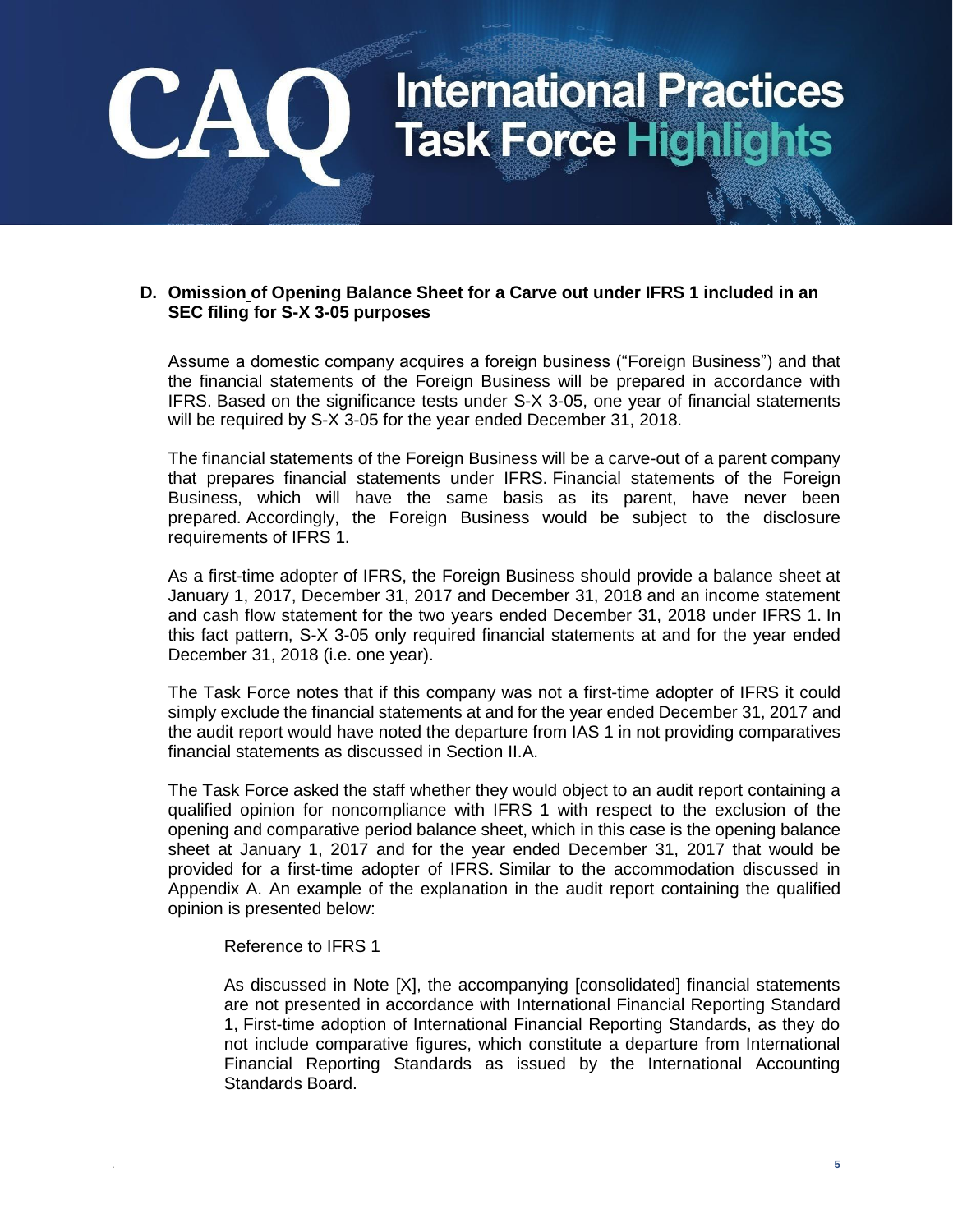The staff indicated that they would not object to the inclusion of an audit report containing a qualified opinion with respect to the exclusion of the opening balance sheet and comparative balance sheet under IFRS 1 as described above.

### **III. Issues related to S-X 3-13 relief**

**CA** 

**A. Reporting requirements under S-X 3-05 for a private U.S. domestic entity ("Domestic Business") that is acquired by a FPI where the application of the rules would indicate the Domestic Business would be required to present more years and periods of financial statements than the registrant**

The Task Force and SEC staff discussed S-X 3-05 reporting requirements for a non-EGC FPI that prepares its financial statements for an IPO on Form F-1 in accordance with U.S. GAAP and presents registrant financial statements for only two years as allowed by Instruction 3 to Item 8.A.2 of Form 20-F. The FPI acquired a Domestic Business that is significant at a level in excess of 50% using the tests in S-X 3-05, and as such three years of financial statements would be required for the Domestic Business.

The Task Force noted that it is generally expected that an acquired business should follow the requirements applicable to that type of entity (e.g., a domestic acquiree would follow those of a domestic entity, and a FPI or foreign business would follow those of a FPI regardless of the filer status of the registrant).

The staff noted that the guidance in Section 10220.5 of the FRM, (which indicates that if the registrant is an EGC, only two years of financial statements under S-X 3-05 are required) should not be applied by analogy in this scenario. As such, the staff confirmed that in this fact pattern, absent other specific relief, three years of the Domestic Business's financial statements would be required.

The Task Force and the staff also discussed the reporting requirement if the FPI was a first-time adopter of IFRS such that, similar to the above fact pattern, only two years of registrant financial statements are required, noting that this would not change the requirement for three years of the Domestic Business's financial statements.

The Task Force and the staff also discussed reporting requirements for interim financial statements of the Domestic Business and whether interim financial statements of the Domestic Business would be required if no such interim financials are required for the FPI registrant (e.g., for a registration statement filed more than 135 days after the end of the fiscal year of the Domestic Business such that interim financial statements of the Domestic Business would be required, but before nine months after the end of the fiscal year of the FPI registrant).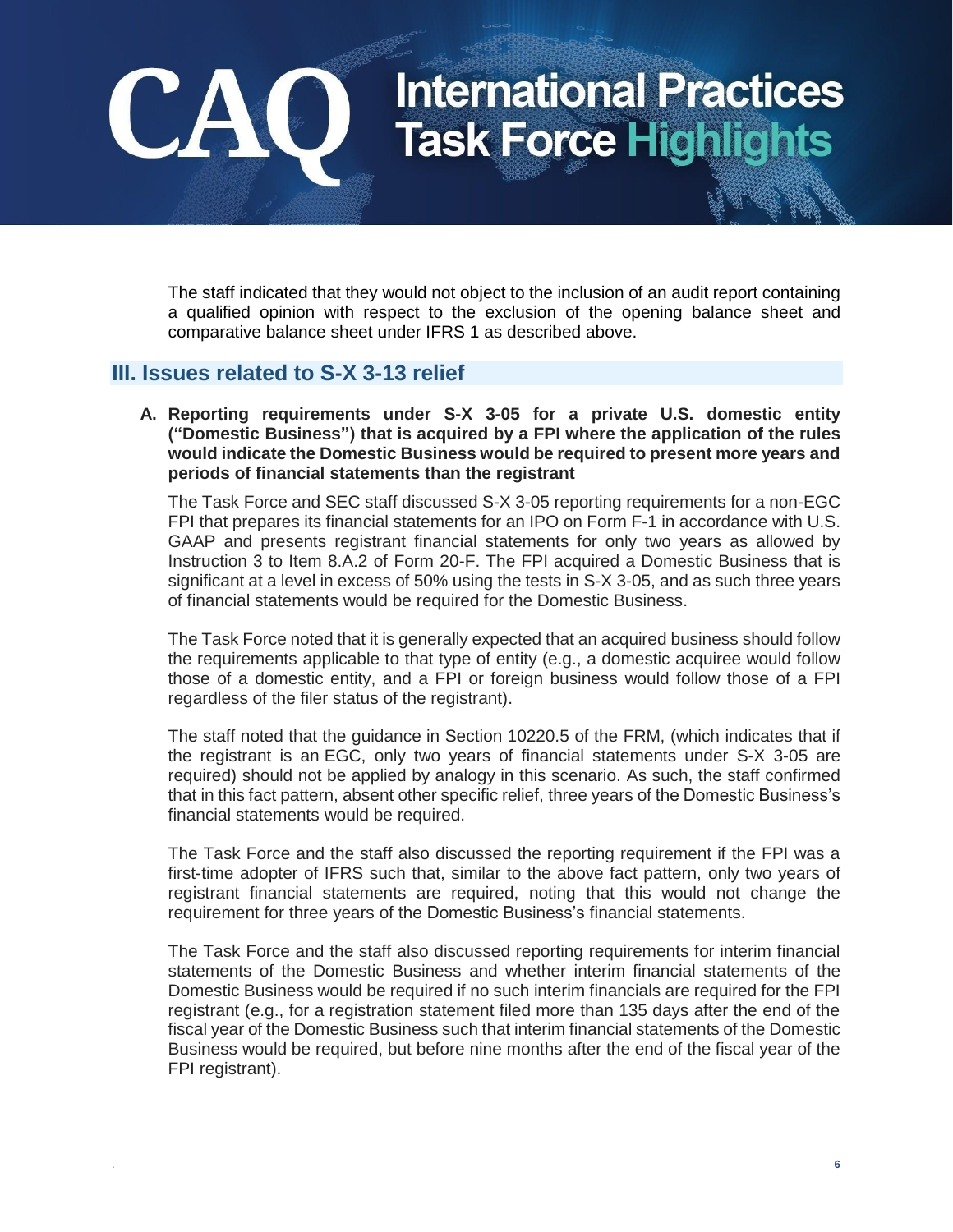Under the same guidance noted above, interim financial statements of the Domestic Business would be required where interim financial statements of the FPI registrant would not.

CA

Registrants may contact the staff to discuss their facts and circumstances if they believe relief should be considered under S-X 3-13.

#### **B. Acceptance of IFRS financial statements without reconciliation for a non-foreign business equity method investee when registrant uses IFRS**

The Task Force noted that FPIs often have significant equity method investments in foreign entities that do not qualify as foreign businesses. It was noted that financial statements provided under S-X 3-09 in this scenario would be required to be prepared using U.S.GAAP or contain an Item 18 reconciliation to U.S. GAAP, but that such presentation may be less relevant for investors when the registrant prepares its financial statements using IFRS.

Registrants may contact the staff to discuss their facts and circumstances if they believe relief under S-X 3-13 should be considered to allow the S-X 3-09 financial statements under IFRS instead of U.S. GAAP or with an Item 18 reconciliation to U.S. GAAP.

### **IV. Requirements for FASB ASC 932 disclosures in financial statements of a foreign target that uses IFRS**

U.S. GAAP (FASB ASC 932-235-50) requires supplemental disclosures about oil and gas reserves, changes in such reserves during the reporting period, capitalized costs related to oil and gas producing activities and standardized measures of future net cash flows ("the supplemental U.S. GAAP oil & gas disclosures"). When the SEC eliminated the reconciliation requirement for financial statements prepared in accordance with IFRS, it amended Item 18 of Form 20-F to require the supplemental U.S. GAAP oil & gas disclosures for all "*issuers"* filing financial statements under Item 18 irrespective of the basis of accounting on which they prepare their financial statements filed with the SEC (Instruction 2).

Item 18(b) of Form 20-F specifically exempts IFRS basis financial statements prepared to comply with S-X 3-05 and 3-09 from providing other information required by U.S. GAAP or Regulation S-X. Given that exemption, it is unclear how to apply Instruction 2 in the context of IFRS-basis financial statements of non-issuers such as significant acquirees or equity method investees ("IFRS-basis non-issuers"). Unlike the financial statements of an issuer, such IFRS-basis nonissuer financial statements may have already been prepared and issued outside the U.S. without such disclosures and in the case of S-X 3-05, may be filed by the SEC issuer only once.

FRM 2065.12 and Question 1 of Staff Accounting Bulletin Topic 2.D. *Financial Statements of Oil and Gas Exchange Offers* both require only a portion of the disclosures in ASC 932-235-50 for each full year of operations when they might not have otherwise been required; however, both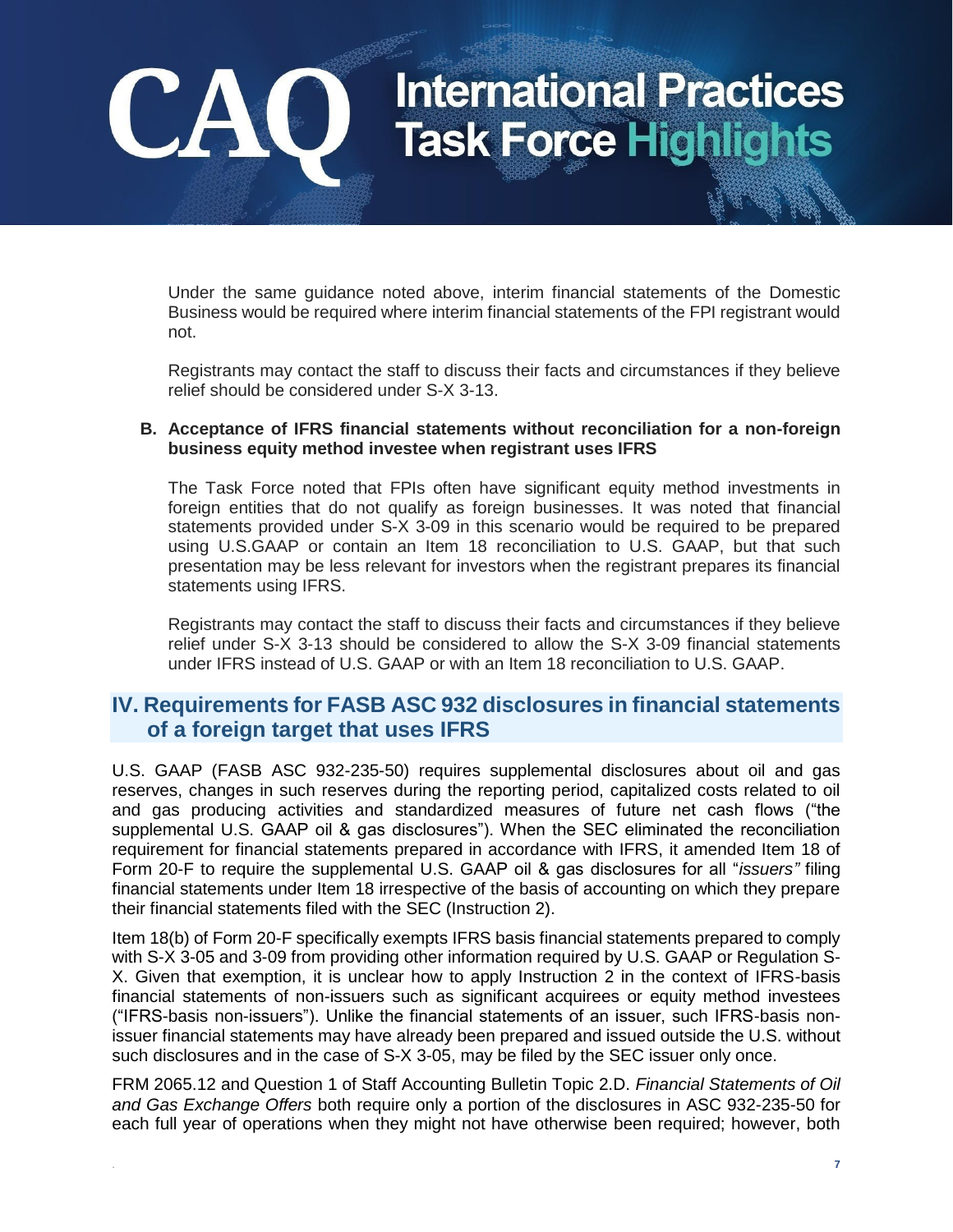appear to be written in the context of financial statements for an acquired oil and gas operation prepared under U.S. GAAP.

Considering the discussion above, the Task Force and SEC staff discussed whether financial statements prepared under IFRS provided to satisfy S-X 3-05 would be required to include the disclosures required by ASC 932-235-50 similar to what an FPI would be required to disclose if they use IFRS.

The SEC staff would expect such disclosures to be included. Registrants with acquisitions unable to provide **all** of the disclosures required by ASC 932-235-50 may contact the SEC staff to discuss.

### **V. Audit reports by a government auditor**

Rule 2-03 of Regulation S-X ("S-X 2-03") states that "*Notwithstanding any requirements as to*  examination by independent accountants, the financial statements of any foreign governmental agency may be examined by the regular and customary auditing staff of the respective government if *public financial statements of such governmental agency are customarily examined by such auditing staff.*"

An agency, or business unit, of a foreign government, ("foreign government entity"), where the government auditing staff was the appointed auditor may be acquired by an issuer. The government auditing staff is not an auditor registered with the PCAOB and the audit of the foreign government entity had not been performed in accordance with PCAOB or US GAAS auditing standards. In such a situation, audited financial statements may be required for that foreign government entity either as predecessor financial statements or as required by S-X 3-05.

The Task Force asked the staff for their views on how S-X 2-03 may apply in these instances and whether a registration statement may include financial statements audited by the government auditing staff.

The SEC staff noted that registrants looking to present such financial statements should discuss their specific facts and circumstances with the staff prior to submission.

### **VI. Monitoring inflation in certain countries**

The summary of inflation data collected by the members of the IPTF can be found on the CAQ website at [https://www.thecaq.org/resources/publications.](https://www.thecaq.org/resources/publications)

### **VII. Next meeting**

**CA** 

The next meeting of the Task Force has been set for November 19, 2019.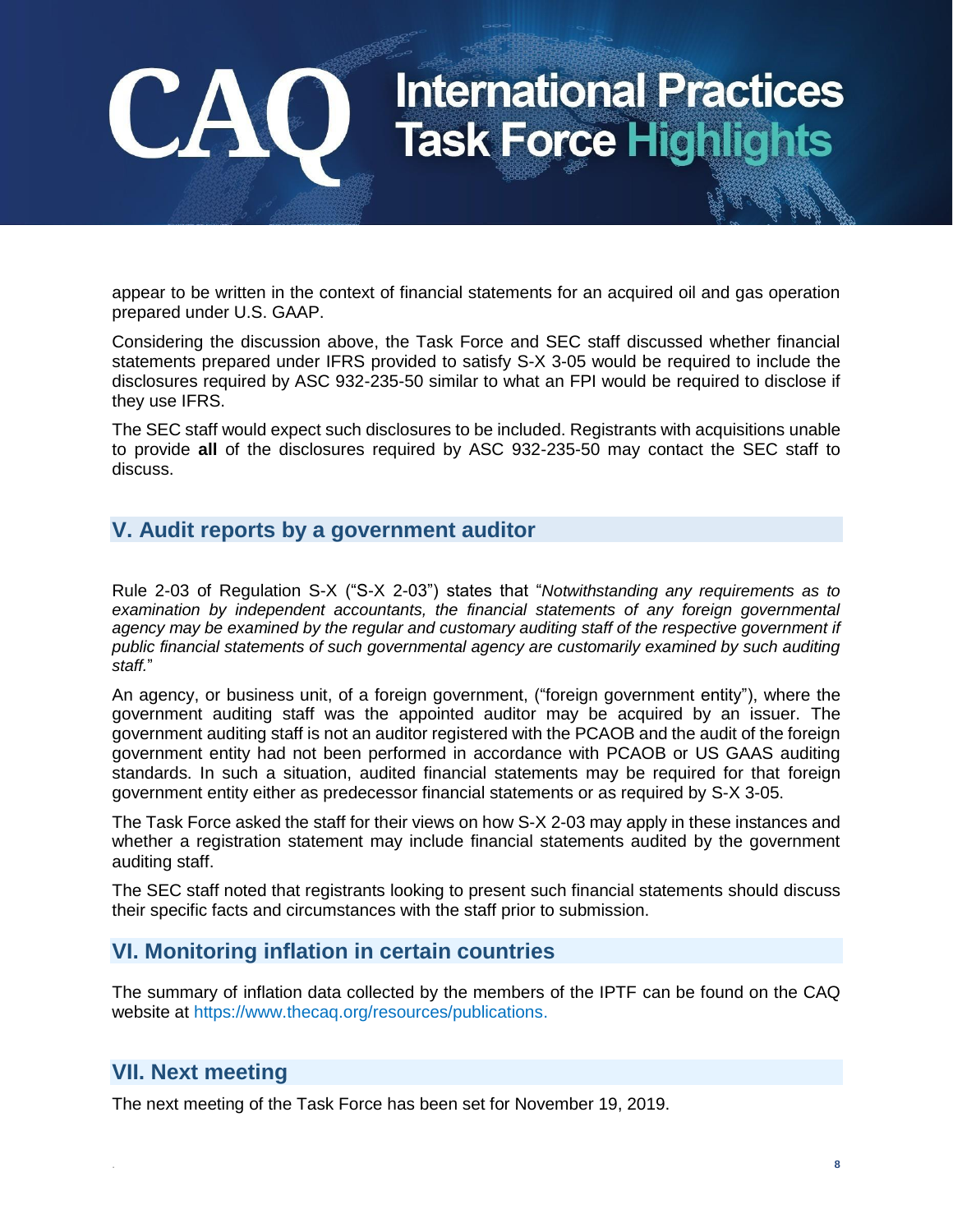#### **Appendix A – Excerpt from International Reporting and Disclosure Issues in the Division of Corporation Finance**

Rule 3-05

CAO

Under Rule 3-05 of Regulation S-X, the period for which audited financial statements must be presented for a recently acquired business varies from one to three years depending upon its significance to the registrant. Some systems of GAAP, such as IFRS, specifically require prior year comparative financial statements to be presented when the most recent fiscal year is presented.

In situations where only one year is required by Rule 3-05, the staff would not object if the audit report includes a qualification under IFRS or home-country GAAP solely for the absence of comparative prior year financial statements.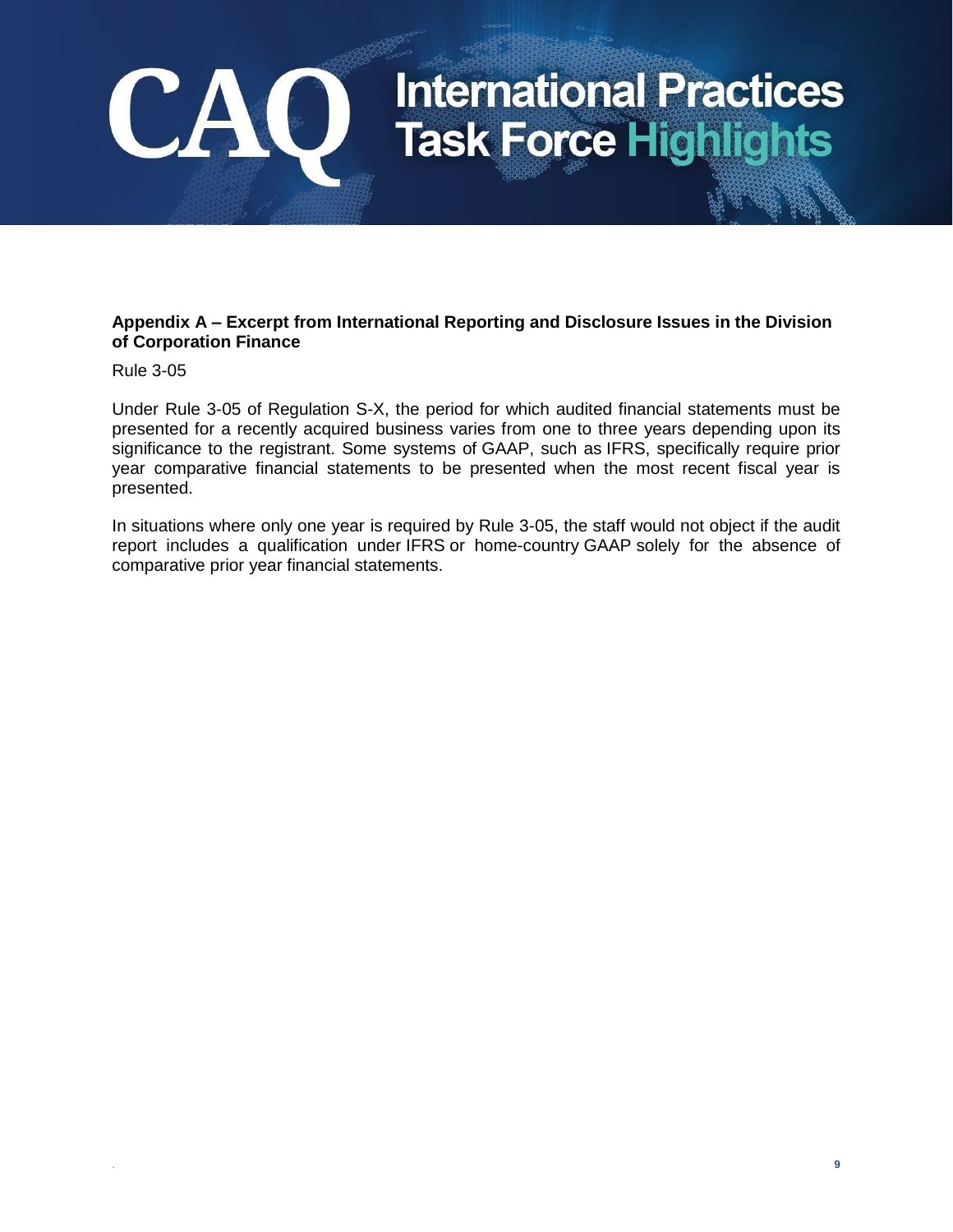

#### **Appendix B – Report Example**

#### Independent Auditor's Report

CA

To the Management of ABC Company

We have audited the accompanying combined financial statements of the Global XXX Business and Certain Other Assets of ABC Company, which comprise the combined statements of net assets acquired as of December 31, 20X7 and 20X6, and the related combined statements of revenues and direct expenses for each of the three years in the period ended December 31, 20X7.

#### **Management's Responsibility for the Special Purpose Combined Financial Statements**

Management is responsible for the preparation and fair presentation of the combined financial statements in accordance with International Financial Reporting Standards as issued by the International Accounting Standards Board *relevant to such financial statements*; this includes the design, implementation, and maintenance of internal control relevant to the preparation and fair presentation of special purpose combined financial statements that are free from material misstatement, whether due to fraud or error.

#### **Auditor's Responsibility**

Our responsibility is to express an opinion on the combined financial statements based on our audits. We conducted our audits in accordance with auditing standards generally accepted in the United States of America. Those standards require that we plan and perform the audit to obtain reasonable assurance about whether the combined financial statements are free from material misstatement.

An audit involves performing procedures to obtain audit evidence about the amounts and disclosures in the special purpose combined financial statements. The procedures selected depend on our judgment, including the assessment of the risks of material misstatement of the combined financial statements, whether due to fraud or error. In making those risk assessments, we consider internal control relevant to the entity's preparation and fair presentation of the combined financial statements in order to design audit procedures that are appropriate in the circumstances, but not for the purpose of expressing an opinion on the effectiveness of the entity's internal control. Accordingly, we express no such opinion. An audit also includes evaluating the appropriateness of accounting policies used and the reasonableness of significant accounting estimates made by management, as well as evaluating the overall presentation of the combined financial statements. We believe that the audit evidence we have obtained is sufficient and appropriate to provide a basis for our audit opinion.